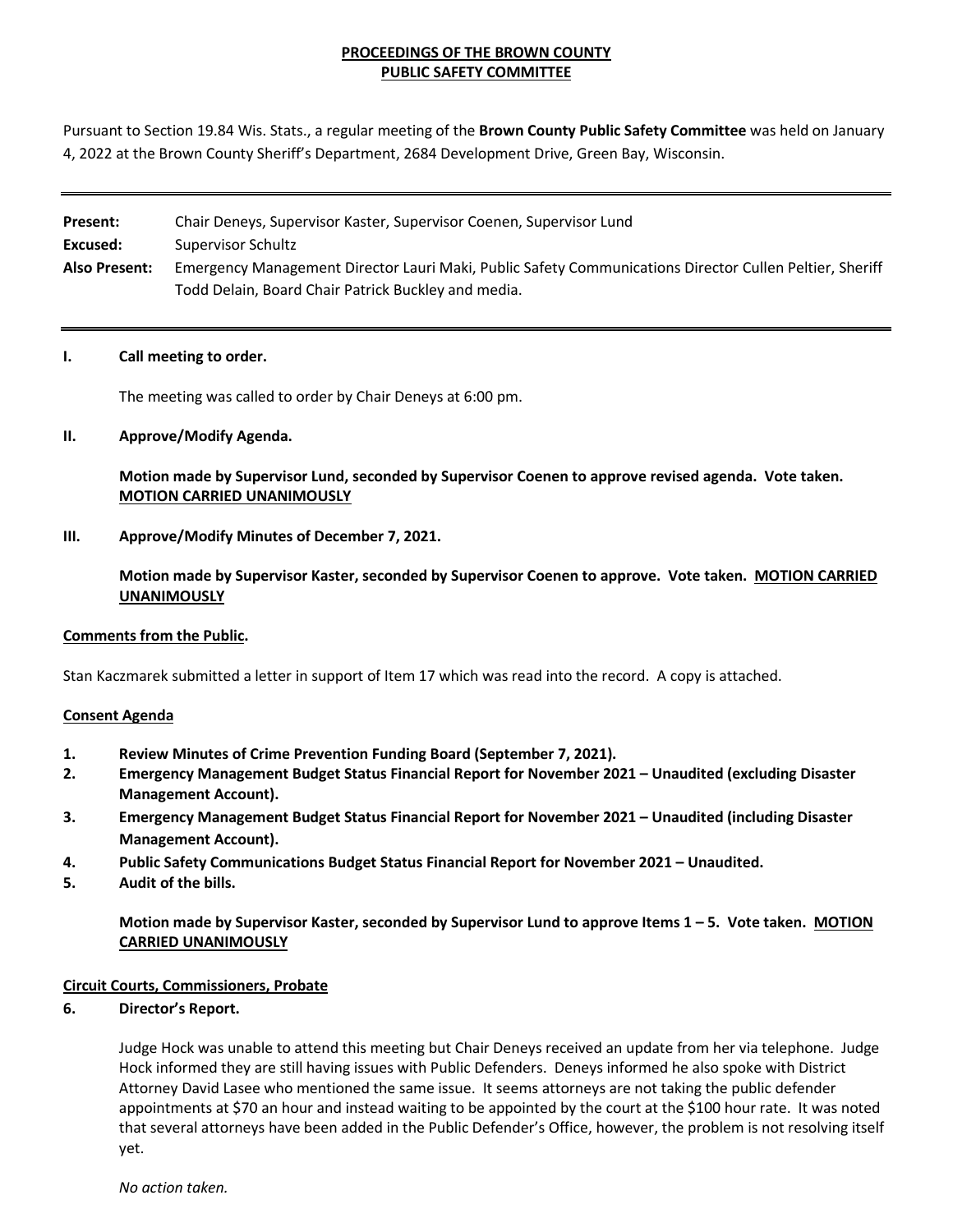# **Public Safety Communications**

# **7. Director's Report.**

Public Safety Communications Director Cullen Peltier informed they are currently down nine positions, but they will hopefully be putting an offer out to someone soon. Applications are trickling in very slowly and he is working diligently with HR and Administration to come up with solutions. Peltier hopes to bring two table or organization changes to the committee next month; one to increase pay and the other to eliminate the Office Manager position and create an Administrative Supervisor position that will add focus to training and retention as well as employee development.

*No action taken.*

#### **District Attorney**

**8. District Attorney's Report.** 

*No report; no action taken.*

#### **Medical Examiner**

**9. Medical Examiner's Report.**

*No report; no action taken.*

#### **Clerk of Courts**

**10. Clerk of Courts Report.**

*No report; no action taken*.

#### **Emergency Management**

#### **11. Director's Report.**

Emergency Management Director Lauri Maki updated the committee on a number of things his department has been working on. He informed siren maintenance has been completed with the funds from the sale of the hazmat trailer. They are working on appointments for LEPC and also continue to work with the Chamber on the PIO group. They are also working on building a resource list for first responders as well as working with the Incident Management Team on continuity of operations so there are some fail safe backup plans for the department. Work has also been done with the Healthcare Emergency Response Coalition to build a list of all equipment, resources and medical supplies to push the equipment out to those in need. Work has also been done with community partners on a tabletop exercise schedule. The Integrative Preparedness Plan is also being worked on and Emergency Management is building what they deem to be an appropriate four-year plan and are waiting to see what the state comes up with so they can piggyback off that. The state is also talking about reorganizing the structure of EOCs and once they decide what model they will go with our EM Department will look at it and determine what the best option for the county is.

*No action taken*.

### **Sheriff**

#### **12. Sheriff's Report.**

Sheriff Todd Delain reported that much like other county departments and many employers, Covid is playing a significant part in the Sheriff's Department being short-staffed in all divisions. This has had a compounding impact on overtime being paid in the jail, especially in light of the shortage of Correctional Officers. There have been some cases of Covid in the jail and they continue to manage it as best they can.

Delain continued that they are currently down 23 Correctional Officers and he anticipates he may lose several more to Kewaunee County who pays about \$5 more per hour than Brown County. The process of clearing out the downtown facility continues to move forward but has been somewhat challenging due to having to keep some inmates separate in the main facility due to Covid. On the sworn side, they are currently four officers down, but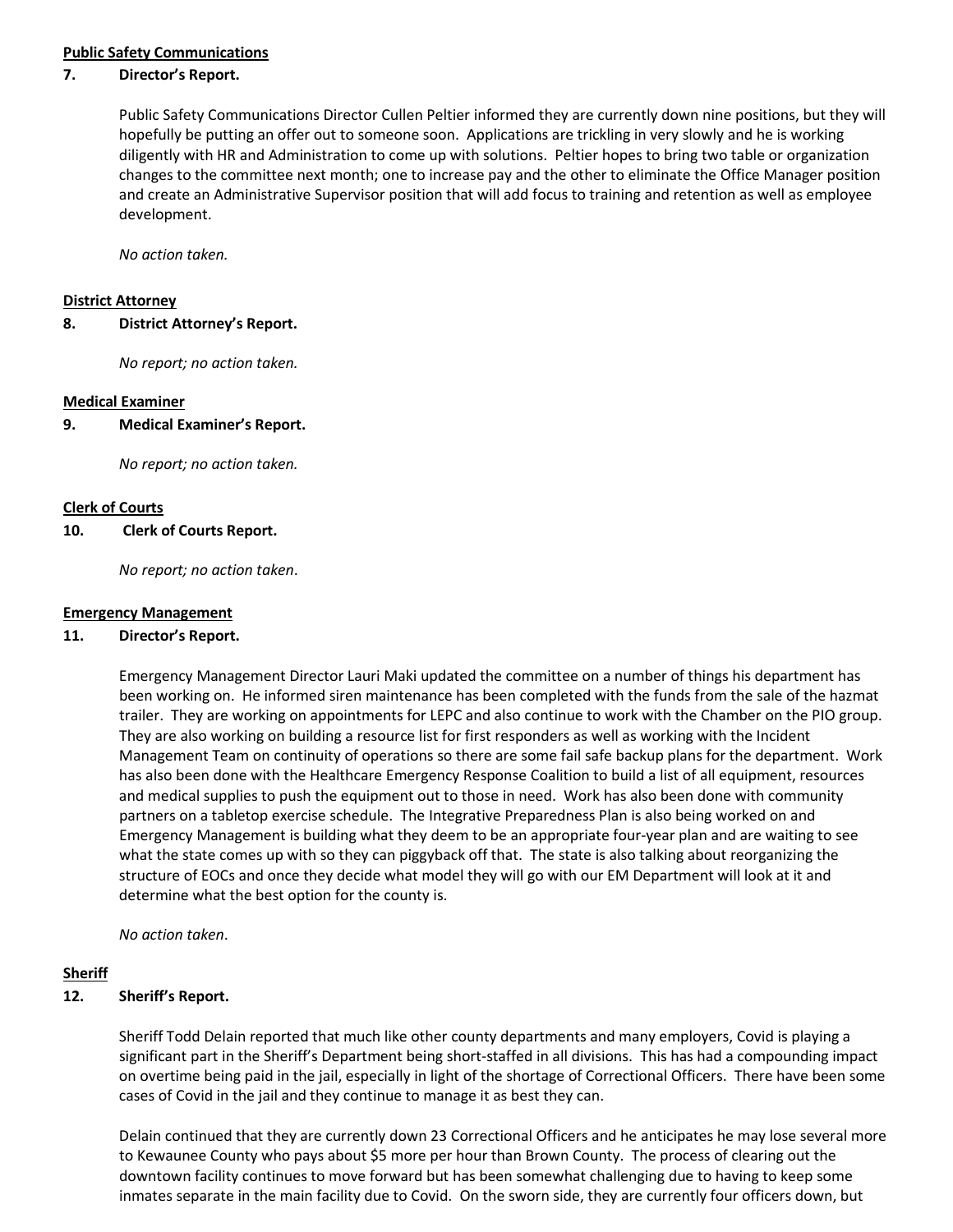that is somewhat normal for this time of year. There is not typically a lot of problems getting and retaining sworn officers, in part because the County has done a good job keeping the wages competitive. Delain also explained some of the changes they have made in their recruitment process to expedite hiring.

Delain concluded that there have been some pretty significant and impactful calls in the last several weeks. He is very proud of his staff and said they continue to do incredible things under very stressful circumstances. He is also very proud of jail staff and the great job they have been doing keeping everything together.

*No action taken.*

# **Action Items**

# **13. Discussion regarding non-emergency call taking.**

Board Chair Patrick Buckley asked that this item be placed on the agenda because he recently had the opportunity to utilize the call system for a non-emergency situation and he found it very cumbersome to get to the point of speaking with an officer. He explained he called the Green Bay Police Department non-emergency number and went through their recorded options on their phone tree. When you hit the option you want, it takes you to the Brown County phone tree and you have to go through all of the functions again to get to function 8 which is where you are connected with a live voice and he feels this is unacceptable.

Peltier said his staff has been asking for an auto attendant for a long time to reduce the number of administrative calls. He noted administrative calls have been increasing due to reduced staff and hours at the front desks of the area law enforcement agencies. Whenever staff is not available, the calls come back to the Comm Center to be routed out. Peltier and his staff looked at their current system and revised some things to get the message down to 56 seconds with the option to speak to someone coming in at about 54 seconds. There have been very good results with this and although 911 calls have gone up by about 1,000, overall total call volume is down about 30% and administrative calls have been reduced by about 50%.

The other thing that is concerning to Buckley is the Comm Center picking up the administrative calls for various departments. The role of the Comm Center is not to take calls for other agencies and he would like this to be addressed to see how this burden can be taken off the Comm Center. Administrative calls are not typically emergency calls and Buckley feels the other departments should have their own phone trees to get their calls where they need to go instead of those calls going through the Comm Center.

Supervisor Lund feels we need to look at what citizens have to deal with if they have a situation where they need to talk to someone, especially on the weekends. Supervisor Coenen asked if calls are ending up at the Comm Center because agencies do not have phone trees of their own. Peltier said most agencies have their own phone trees, but it varies where in the system the option is for the call to be transferred to the Comm Center. Chair Deneys dialed the County's phone tree and put it on speaker so the committee could hear how it works and what the options are. He agreed that some research should be done to find out what other agencies are doing in their off hours when they are not answering because it is concerning that all these calls are being transferred to the Comm Center.

# **Motion made by Supervisor Lund, seconded by Supervisor Kaster to refer to staff and bring back to the February Public Safety meeting. Vote taken. MOTION CARRIED UNANIMOUSLY**

### **14. Budget Adjustment Request (21-105): Any increase in expenses with an offsetting increase in revenue.**

This 2021 budget adjustment is to increase grant revenue and increase supplies expense to participate in Homeland Security WEM ALERT SWAT Enhanced Sensing Equipment 2021 grant. The grant provides funds for the purchase of through-the-wall sensing equipment that assists the SWAT team in detecting persons behind walls in high-risk environments. There is no local match required for this grant.

# **Motion made by Supervisor Kaster, seconded by Supervisor Coenen to approve. Vote taken. MOTION CARRIED UNANIMOUSLY**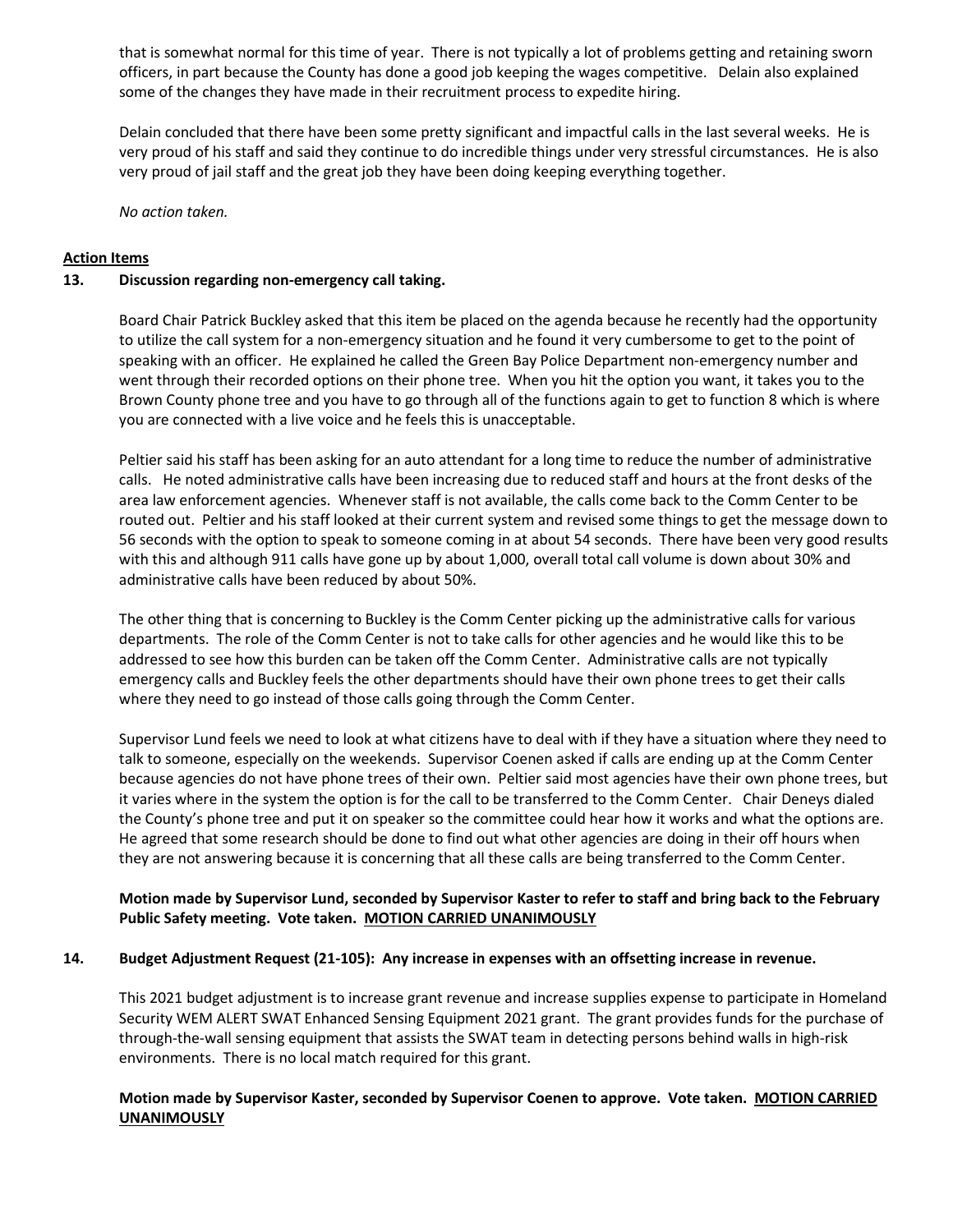### **15. Budget Adjustment Request (22-011): Any increase in expenses with an offsetting increase in revenue.**

This 2022 budget adjustment is to increase grant revenue and increase expenses to participate in a Homeland Security WEM ALERT SWAT Breaching Tools 2021 grant. This grant provides funding to purchase assorted breaching items to gain forcible entry as needed. There is no local match required for this grant.

# **Motion made by Supervisor Coenen, seconded by Supervisor Kaster to approve. Vote taken. MOTION CARRIED UNANIMOUSLY**

### **16. Budget Adjustment Request (22-012): Any increase in expenses with an offsetting increase in revenue.**

This 2022 budget adjustment is to increase grant revenue and increase expenses to participate in a Homeland Security WEM ALERT Dive Equipment 2021 grant. This grant provides funding to purchase associated Dive Team equipment and items needed. There is no local match required for this grant.

# **Motion made by Supervisor Kaster, seconded by Supervisor Coenen to approve. Vote taken. MOTION CARRIED UNANIMOUSLY**

# **17. Discussion and possible action regarding \$2.2M Budget Adjustment for Cofrin Library 911 Cell Tower Replacement.**

Peltier said they have been working with Motorola on this and it has been determined that the best place to relocate the tower is an area near the Jail. The budgetary estimate is \$1.775M for the tower and there will be some additional costs for prep work and site work as well as running fiber from the Jail/Comm Center to the tower site. This budget adjustment includes those costs as well as contingency costs and Peltier is pretty confident the \$2.2M is enough to get the project done.

The goal is to get going on this as soon as ARPA funds are released. Supervisor Kaster asked if the new tower will be up and operational by the time the current tower comes down. Peltier said there is definitely a sense of urgency with this, but he feels it will be done by the time the old tower comes down in 2023.

# **Motion made by Supervisor Kaster, seconded by Supervisor Coenen to approve. Vote taken. MOTION CARRIED UNANIMOUSLY**

**Communications** – None.

# **Other**

- **18. Such other matters as authorized by law.** None.
- **19. Adjourn.**

**Motion made by Supervisor Lund, seconded by Supervisor Kaster to adjourn at 7:03 pm. Vote taken. MOTION CARRIED UNANIMOUSLY**

Respectfully submitted,

Therese Giannunzio Legislative Specialist